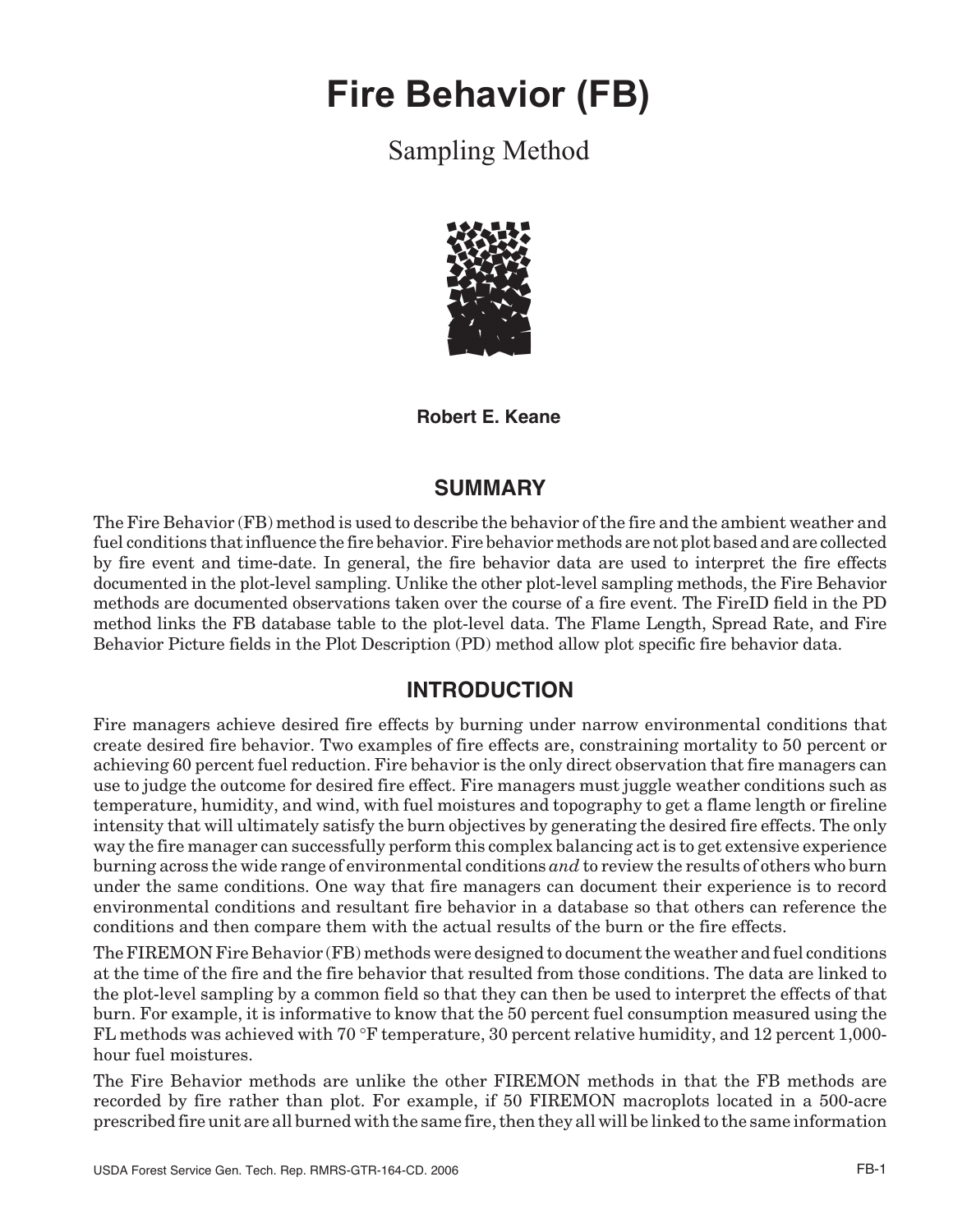in the FB table. The Fire Behavior method and database table are used to document the fire behavior at one or more times during a burn. Each macroplot is linked to this fire behavior information via the Fire ID in the PD form. The fire manager can query the Fire Behavior data to determine the burning conditions, fire behavior, and resultant fire effects on each of the burned plots.

The project objectives will determine which fields on the FB form need to be sampled.

# **SAMPLING PROCEDURE**

The sampling procedures for all FB procedures are documented in many other publications, most notably the Fire-Weather Observer's Handbook (Fischer and Hardy 1976), and will not be described here. This method is presented in the order of the fields in the FB data table.

#### **Fire Information**

**Field 1: Fire ID**—Enter a Fire ID of up to 15 characters. The ID number or name relates the fire to plots in the PD table. This field links this fire scale data with the plot scale data in the PD method.

**Field 2: Fire Date**—Enter the date of fire as an 8-digit number in the MM/DD/YY format where MM is the month number, DD is the day of the month, and YY is the last two digits of the year. For example, April 01, 2001, would be entered 04/01/01.

**Field 3: Fire Time**—Enter the time of day that these observations were recorded. Use 24-hour time. For example, if it is 8 a.m. enter 08:00; if it is 8 p.m. enter 20:00.

**Field 4: Fire Name**—The name of the fire is entered in this field as a 25-character (or less) code in this field. This is a nonstandardized field so anything can be entered here, but we suggest the name follow the convention used by fire management where it is derived from the drainage or major landmark where the fire starts.

**Field 5: Reference Fire ID**—Enter a unique 20-character fire code taken from the database of other fire management agencies. Record the source of this reference ID in the FIREMON metadata table.

**Field 6: Units** (E/M)—Units of measure. E—English or M—Metric.

#### **Recording Ambient Weather Conditions**

The next set of fields allows the fire manager to store the weather conditions at various times during the burn. These weather data can be measured onsite or downloaded from a RAWS station or other weather station near the burn. The source of these data is recorded in the FIREMON metadata table.

**Field 7: Temperature** (degrees F/degrees C)—Enter the temperature at the time and date listed in Fields 2 and 3.

**Field 8: Relative Humidity** (percent)—Enter the relative humidity measured at the specified date and time.

**Field 9: Windspeed** (miles/hour or km/hour)—Enter the typical windspeed recorded at the specified date and time.

**Field 10: Percent Cloudy** (percent)—Enter the percent cloudiness at the specified date and time.

#### **Recording Fuel Moistures**

The next set of fields describes the measured fuel moistures at the date and time of burn. Standard fuel moisture measurement techniques should be employed. Basically there are two methods of measuring fuel moistures. The oven-dry method requires that multiple samples of all the fuels class sizes be collected in the field, stored in airtight containers (zip-close bags work well), and brought back promptly to be weighed and dried. The mass of the individual samples is measured first, and then the samples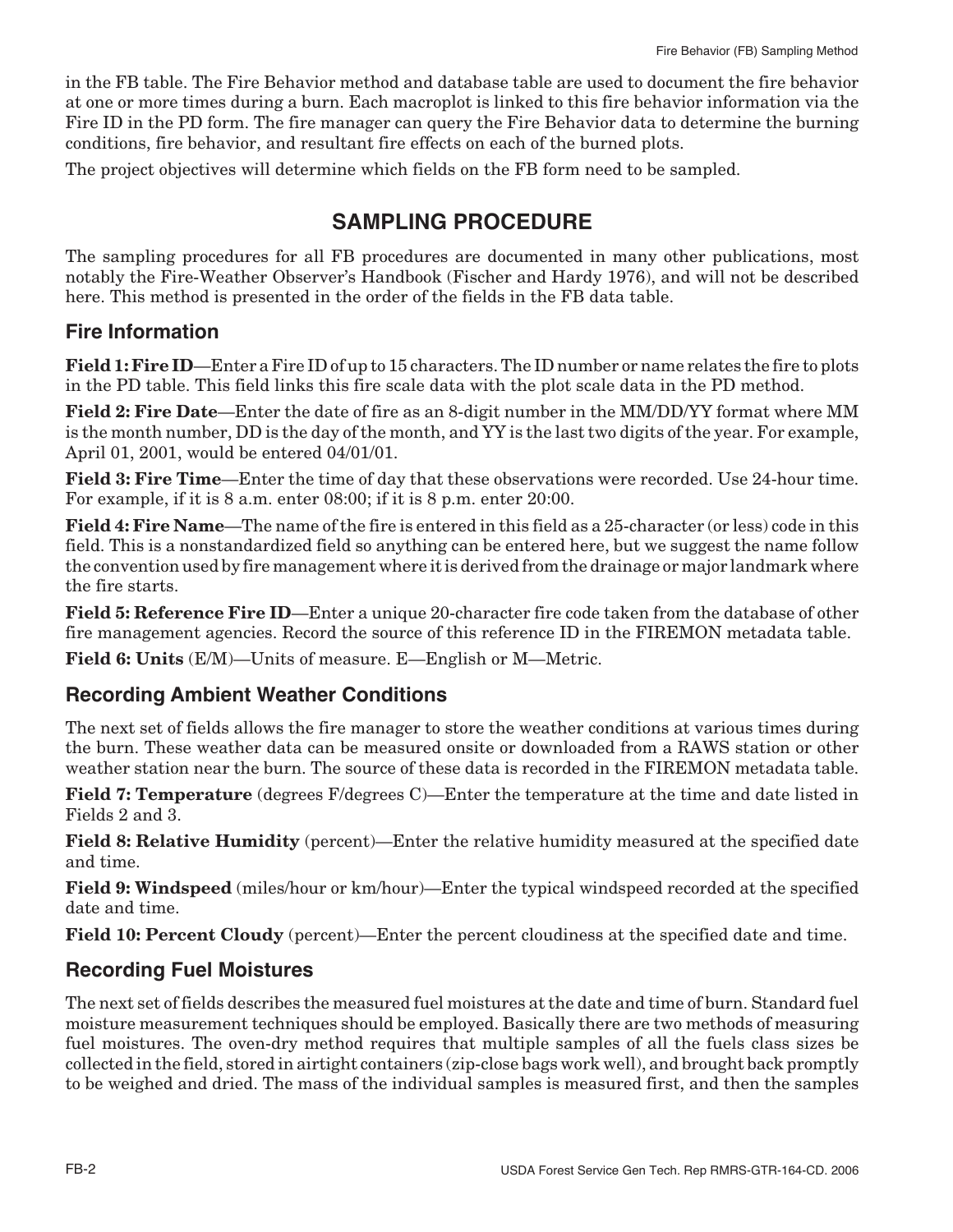are put in an oven at 100 °C. The 1- and 10-hour fuels, and litter and duff should be dry in 24 hours. Weight a few selected samples of the larger fuels every 24 hours until they reach equilibrium. When the piece weights of a class, for example the 100-hour fuel class, reach equilibrium then you can make a final weight of all of the pieces in the class. Calculate the percent moisture (by weight) for each piece using equation FB-1, then average the moistures for each class.

Equation FB-1 
$$
M = \frac{WW - DW}{DW} * 100
$$

where,  $WW =$  wet weight of the piece and  $DW =$  dry weight of the piece.

The fuel moisture for a class is the average moisture measured across all of the samples. When cutting pieces off logs for fuel samples, you do not need to cut them thicker than 3 inches (7.5 cm). Thicker pieces will unnecessarily extend the drying time. If you use the oven-dry method you will not be able to enter the fuel moisture data the day of the fire.

The second method involves indirect measurements of fuel moisture using probes or other instrumentation. The moisture estimates using these methods are generally not as accurate as the oven-dry method, but they allow quick moisture estimates and, depending on the project objectives, may be sufficiently accurate.

Record the method of fuel moisture measurement in the FB Comments field.

**Field 11: 1-Hour Fuel Class Moisture** (percent)—Enter the fuel moisture of the 1-hour downed dead woody fuel class (less than 0.25 inch or 1 cm in diameter).

**Field 12: 10-Hour Fuel Class Moisture** (percent)—Enter the fuel moisture of the 10-hour downed dead woody fuel class (0.25 to 1.0 inch or 1 to 2.5 cm in diameter).

**Field 13: 100-Hour Fuel Class Moisture** (percent) ––Enter the fuel moisture of the 100-hour downed dead woody fuel class (1.0 to 3.0 inches or 2.5 to 8 cm in diameter).

**Field 14: 1000-Hour Fuel Sound Class Moisture** (percent)—Enter the fuel moisture of the sound 1,000-hour downed dead woody fuel class (greater than 3.0 inches or 8 cm in diameter). Sound fuels are decay class 1, 2, and 3 pieces. See the **Fuel Load (FL)** sampling method for more information.

**Field 15: 1,000-Hour Fuel Rotten Class Moisture** (percent)—Enter the fuel moisture in percent of the rotten 1,000-hour downed dead woody fuel class (greater than 3.0 inches or 8 cm in diameter). Rotten fuels are decay class 4 and 5 pieces. See the **Fuel Load (FL)** sampling method for more information.

**Field 16: Litter Moisture** (percent)—Enter the moisture of the litter layer. This is the layer that contains recognizable needles, cone scales, and leaves.

**Field 17: Duff Moisture** (percent)—Enter the moisture of the duff layer. This is the layer that contains unrecognizable decomposing organic material. Try to get a moisture estimate for the entire duff profile.

**Field 18: Soil Moisture** (percent)—Enter the moisture of the uppermost soil layer. This is the top 4 inches (10 cm) of mineral soil just below the duff layer.

**Field 19: Live Shrub Moisture** (percent)—Enter the moisture of the live shrubs.

**Field 20: Live Herb Moisture** (percent)—Enter the moisture of the live herbaceous plants.

**Field 21: Live Crown Moisture** (percent)—Enter the moisture of the live tree crown foliage. If possible, take samples from all parts of the tree crowns.

#### **Recording Fire Behavior**

The last set of fields describes the measured or observed fire behavior of the fire at the selected time and date. Fire behavior is often observed rather than measured. Follow the directions in the Fire Observers Handbook (Fischer and Hardy 1976) when estimating these standard fire behavior characteristics.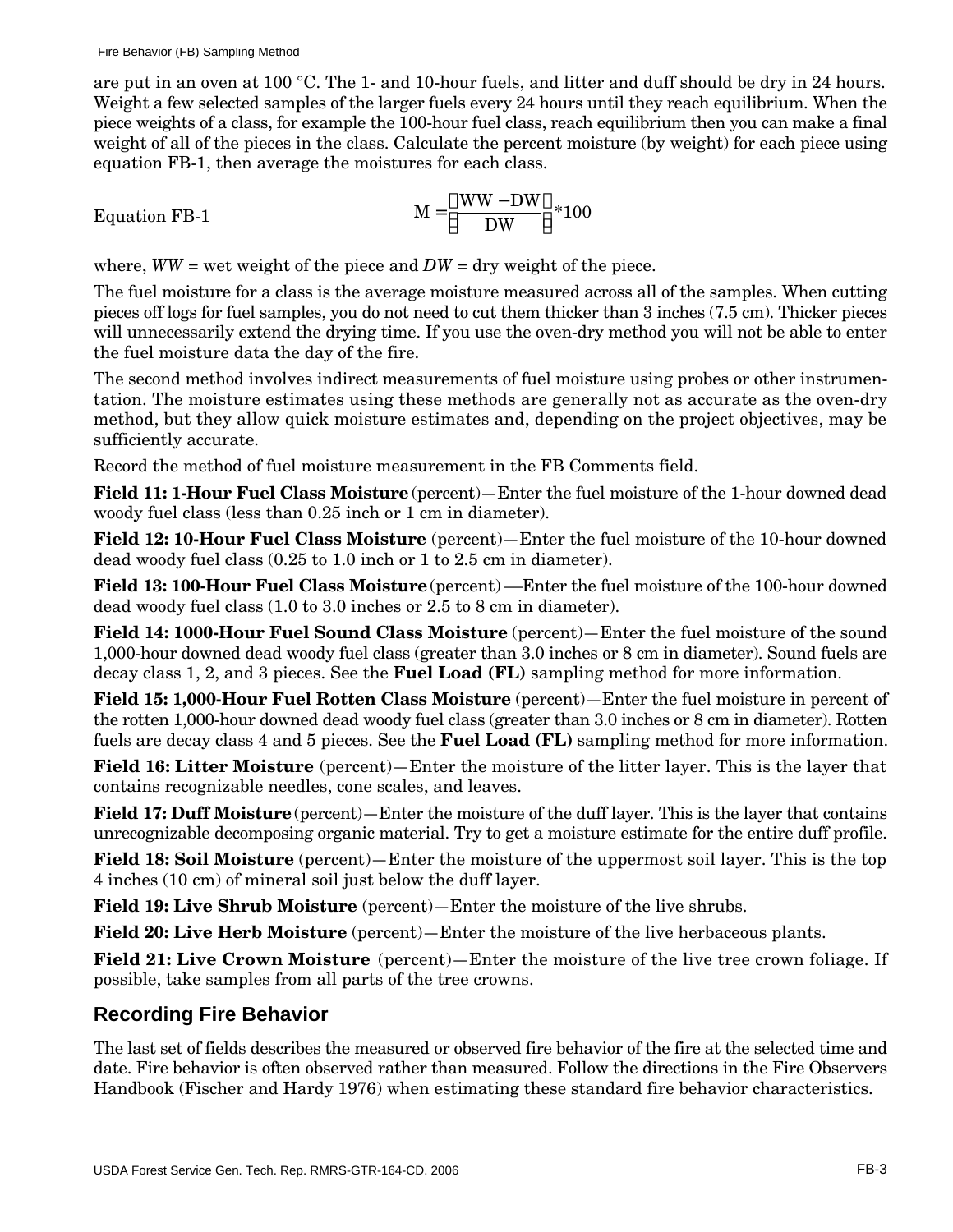**Field 22: Fire Type**—Enter the code that best describes the fire that is described by the following observations in Fields 23 through 27.

> **F**—Flanking **B**—Backing **H**—Head **C**—Crown

**Field 23: Flame Length** (ft/m)—Estimate flame length at this time and date of this. Precision:  $\pm 1$  ft/0.3 m

**Field 24: Flame Depth** (ft/m)—Estimate flame depth at this time and date of this fire. Precision: +1  $ft/0.3 m$ 

**Field 25: Spread Rate** (ft/min or m/min)—Estimate the average speed of the fire at this time and date. To estimate this parameter, using a watch, note the time it takes the flame front to go 30 feet (10 m) and then divide 30 by the number of minutes (or fraction of) to get an answer in ft/min, or divide 10 by the number of minutes (or fraction of) to get an answer in m/min.

**Field 26: Plume Behavior**—Estimate the dynamics of the plume using the following codes.

**WV**—Plume well ventilated, rising, and dispersing high above burn

**US**—Plume unstable and its behavior is erratic.

**PD**—Plume is dropping and going downhill into the valleys

**Field 27: Spotting Observations**—Estimate the spotting behavior of the fire at this time and date using the following codes.

**SD**—Spotting downslope or downwind

**SU**—Spotting upslope or upwind

**SE**—Spotting is erratic and random

**NS**—No spotting observed

**NA**—Difficult to determine spotting due to smoke or obstruction

#### **Local Codes and Comments**

**Field 28: Local Code 1**—Enter a user-designed code that is up to 20 characters in length and uniquely describes some condition on the FIREMON plot. Do not embed blanks in your codes to avoid confusion and database problems. Document your coding method in the Comments field.

**Field 29: Local Code 2**—Enter a user-designed code that is up to 20 characters in length and uniquely describes some condition on the FIREMON plot. Do not embed blanks in your codes to avoid confusion and database problems. Document your coding method in the Comments field.

**Field 30: Comments**—Memo field. 60,000+ characters may be used to record any information pertinent to the FB information. Text information can be pasted from word documents, Access databases, Excel spreadsheets, or any other software that can copy text to the windows clipboard.

## **FIRE BEHAVIOR (FB) EQUIPMENT LIST**

| Camera with film               | Maps, charts, and directions                                   |
|--------------------------------|----------------------------------------------------------------|
| Clipboard                      | Map protector or plastic bag                                   |
| FB field forms                 | Masking tape                                                   |
| Field notebook                 | Pocket calculator                                              |
| Flagging                       | Plot sheet protector or plastic bag                            |
| Hammer $(2)$                   | Plot sheets for plots that will be burned (to fill in Fire ID) |
| Hatchet (1)                    | Watch with second hand                                         |
| Chain saw or hand saw          | Weather kit                                                    |
| Labels                         | Zip-close bags or other plastic containers                     |
| Lead pencils with lead refills |                                                                |